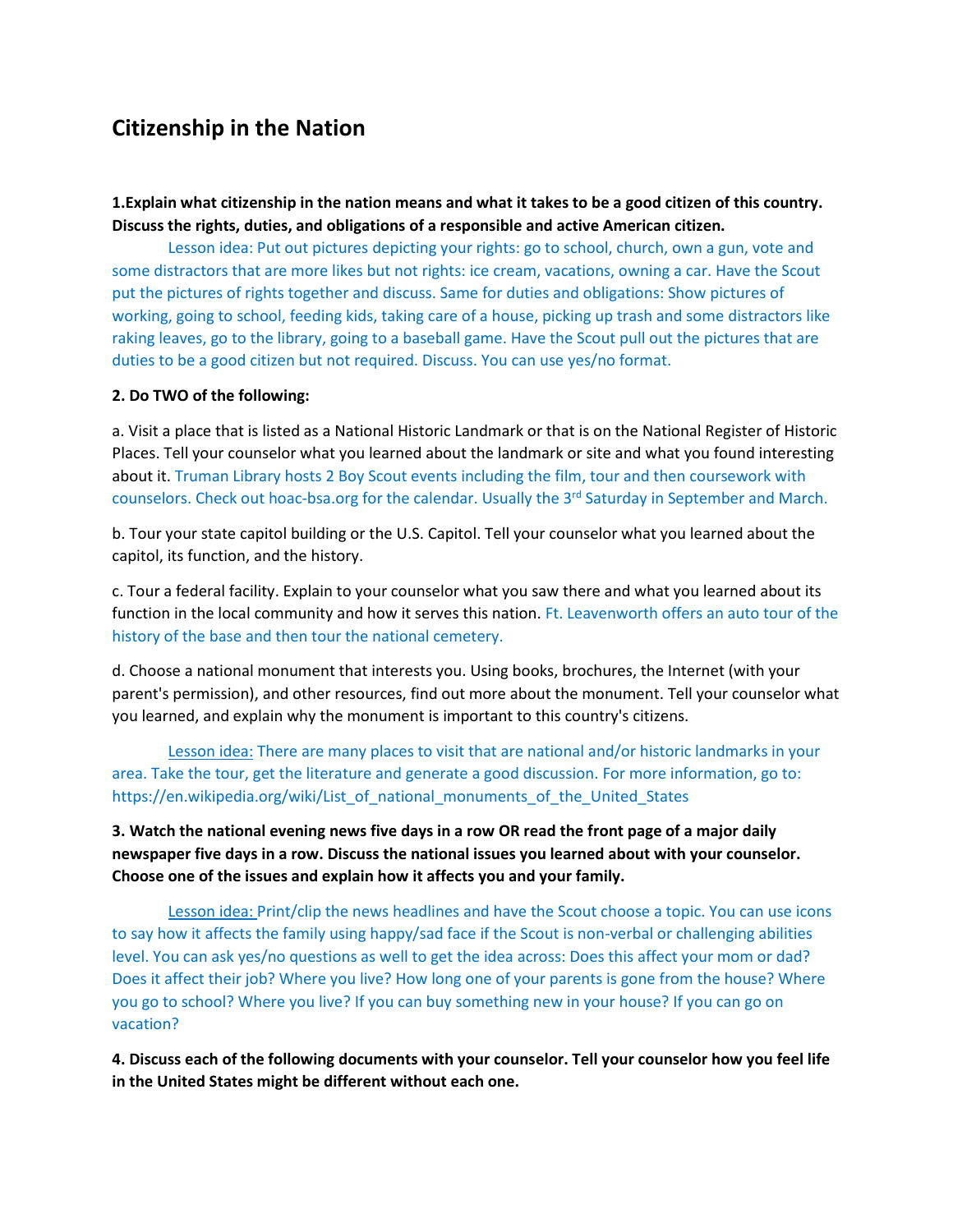- a. Declaration of Independence
- b. Preamble to the Constitution
- c. The Constitution
- d. Bill of Rights
- e. Amendments to the Constitution

Lesson idea: Give each Scout 10 popsicle sticks and 2 rectangles of paper. Talk about building a house.

- 1. First, you buy your land and declare your independence from living with your parents. This is the Declaration of Independence. Put down a rectangle.
- 2. Next you need to dig a basement. This will be the foundation to your home. It is called the, which is the foundation to our Constitution. Put 3 sticks on the paper and make your basement.
- 3. Now we need to frame your home. Put 2 sticks on for walls and 1 for the ceiling. The framework is called the Constitution.
- 4. Every house needs a roof. Put 3 sticks up for the roof. These are the **Bill of Rights**, the first 10 rights you have.
- 5. You hate to scrape windshields in the snow so a garage is needed. Put a rectangle down for the garage at the side. This is are Amendments you made to your house, the Constitution.

**5. List the six functions of government as noted in the preamble to the Constitution.** Discuss with your counselor how these functions affect your family and local community.

Lesson idea: Take each statement and match to a picture. See handout.



[This Photo](http://vivek-uvaach.blogspot.com/2008_11_01_archive.html) by Unknown Author is Inis Photo by Unknown Author is licensed<br>Inis Photo by Unknown Author is licensed

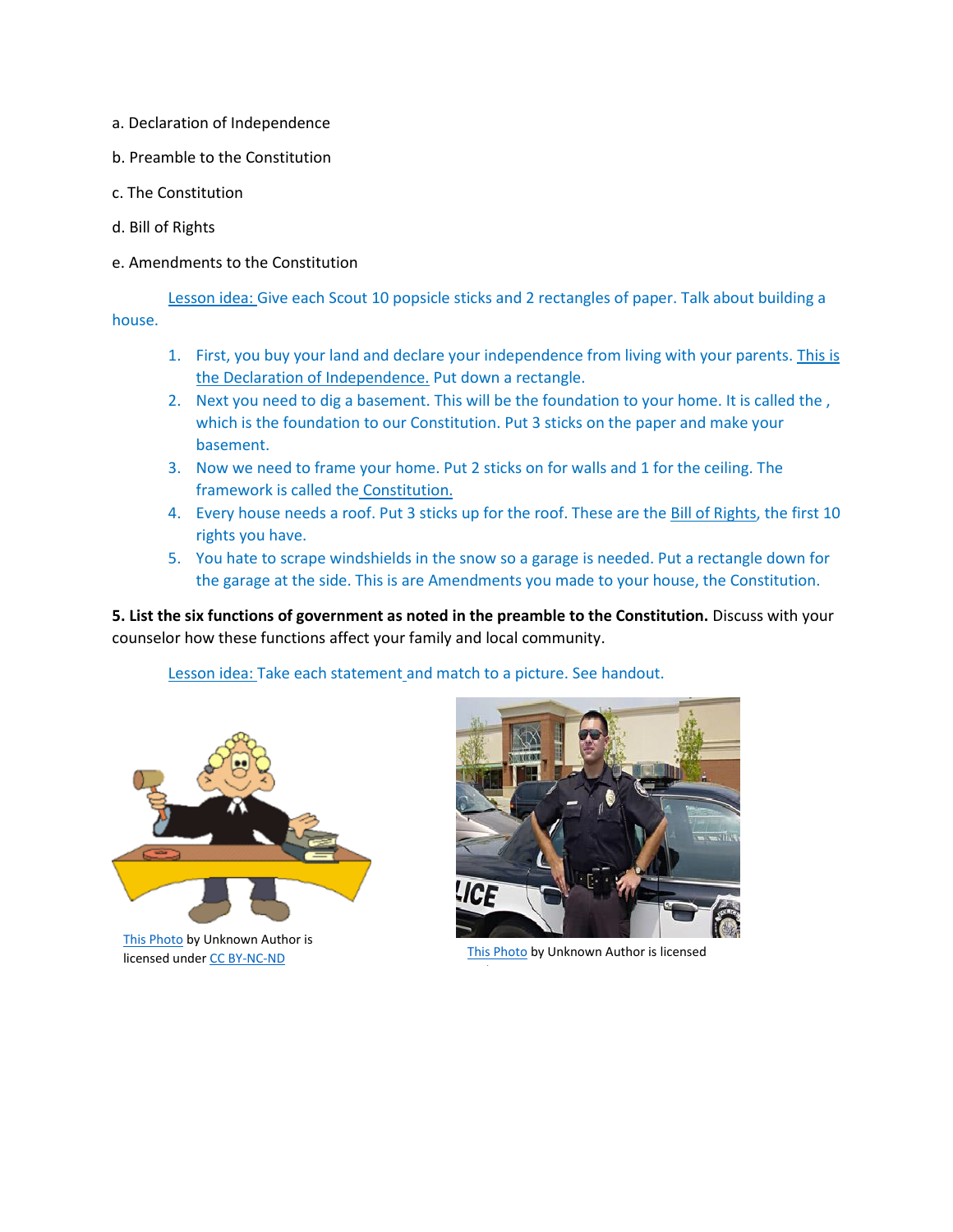



[This Photo](http://globalhealthaging.org/) by Unknown Author is licensed under CC [BY-ND](https://creativecommons.org/licenses/by-nd/3.0/)

[This Photo](https://commons.wikimedia.org/wiki/File:U.S._Soldiers_with_the_Florida_Army_National_Guard_direct_spectators_during_the_presidential_inauguration_in_Washington,_D.C_130121-Z-JM126-005.jpg) by Unknown Author is licensed under [CC BY-SA](https://creativecommons.org/licenses/by-sa/3.0/)



[This Photo](http://aportman.deviantart.com/art/constitution-day-wallpaper-179357077) by Unknown Author is licensed under CC

## **5. Cut and match to each function of government to the picture.**

Establish justice

Insure domestic tranquility

Provide for the common defense